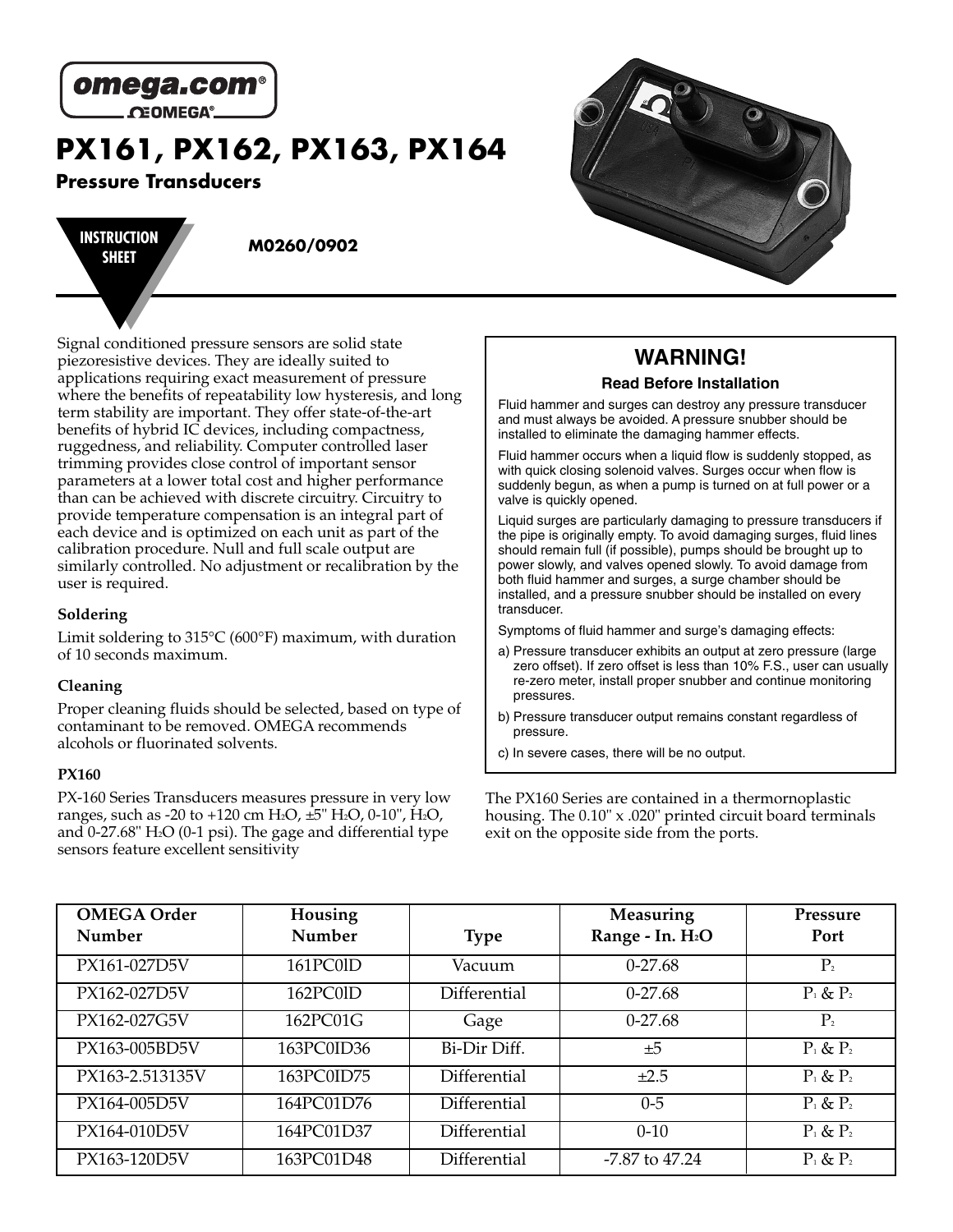# **PX160 General Specifications\***

| Parameter                                          |       | Min.                         |                                                                    | Typ.                                                |             | Max.                                                    | Units          |
|----------------------------------------------------|-------|------------------------------|--------------------------------------------------------------------|-----------------------------------------------------|-------------|---------------------------------------------------------|----------------|
| Full Scale Output (F.S.O.)** (1)                   |       | 4.85                         |                                                                    | 5.00                                                |             | 5.15                                                    | V              |
|                                                    | (2)   |                              |                                                                    | ±2.5                                                |             |                                                         |                |
| Null Offset                                        | (1)   | 0.95                         |                                                                    | 1.00                                                |             | 1.05                                                    | $\overline{V}$ |
|                                                    | (2)   | 3.45                         |                                                                    | 3.50                                                |             | 3.55                                                    |                |
| Output at Full Pressure                            | (3)   | 5.80                         |                                                                    | 6.00                                                |             | 6.20                                                    | $\overline{V}$ |
| <b>Response Time</b>                               |       |                              |                                                                    |                                                     |             | 1                                                       | msec           |
| *Excitation (10 Vdc PX 163-120 D5V)                |       | 4.80                         |                                                                    | 8.00                                                |             | 12.00                                                   | Vdc            |
| <b>Supply Current</b>                              |       |                              |                                                                    | 8.00                                                |             | $\overline{20.00}$                                      | mA             |
| Output Current                                     |       |                              |                                                                    |                                                     |             |                                                         |                |
| Source                                             |       | 10.0                         |                                                                    |                                                     |             |                                                         | mA             |
| Sink                                               |       | 5.0                          |                                                                    |                                                     |             |                                                         |                |
| Ratiometricity                                     |       |                              |                                                                    |                                                     |             |                                                         |                |
| 7 to 8 or 8 to 9 V                                 |       |                              |                                                                    | $\pm 0.50$                                          |             |                                                         | % F.S.O.       |
| 8 to 12 V                                          |       |                              |                                                                    | $\pm 2.00$                                          |             |                                                         |                |
| Stability over 1 year                              |       |                              |                                                                    | $\pm 0.50$                                          |             |                                                         | % F.S.O.       |
| <b>Shock</b>                                       |       |                              |                                                                    | Qualification tested to 50 G, 11 msec, half sine    |             |                                                         |                |
| Vibration                                          |       |                              |                                                                    | Qualification tested to 10 to 2,000 Hz at 10 G sine |             |                                                         |                |
| Temperature                                        |       |                              |                                                                    |                                                     |             |                                                         |                |
| Compensated                                        |       |                              | $-18$ to $+63$ °C (0 to $+145$ °F)                                 |                                                     |             |                                                         |                |
| Operating                                          |       |                              | -40 to +85 $\rm{^{\circ}C}$ (-40 to +185 $\rm{^{\circ}F}$ )        |                                                     |             |                                                         |                |
| Storage                                            |       |                              | -55 to +125 $^{\circ}$ C (-67 to +257 $^{\circ}$ F)                |                                                     |             |                                                         |                |
| Media Compatibility                                |       |                              | $P_1$ : Dry gases only                                             |                                                     |             |                                                         |                |
| Cavity Volume $P_1 = 0.081$ in <sup>3</sup>        |       |                              | P <sub>2</sub> : Limited only to those media which will not attack |                                                     |             |                                                         |                |
| $P_2 = 0.0081$ in <sup>3</sup>                     |       |                              |                                                                    | polyester, silicon or silicone based adhesive.      |             |                                                         |                |
| Weight                                             |       |                              | 28 grams nominal (1 oz.)                                           |                                                     |             |                                                         |                |
| Termination                                        |       |                              |                                                                    |                                                     |             | 0.010" x 0.020" nominal printed circuit board terminals |                |
| Output Ripple                                      |       | None, dc device              |                                                                    |                                                     |             |                                                         |                |
| Short Circuit Protection                           |       |                              |                                                                    | Output may be shorted indefinitely to ground        |             |                                                         |                |
| Ground Reference                                   |       |                              |                                                                    | Supply and Output are common                        |             |                                                         |                |
| <i>*</i> General specification at 8.0              |       |                              |                                                                    | <b>**F.S.O.</b> is the algebraic difference         |             | (1) Positive (or negative)                              |                |
| ±0.01 Vdc Excitation, 25°C                         |       |                              |                                                                    | between end points (output at                       |             | pressure measurement.                                   |                |
| (except for PX163-120D5V                           |       |                              |                                                                    | null and full pressure). The F.S.O.                 |             | (2) Positive and negative                               |                |
| at $10.0 \pm 01$ Vdc excitation,                   |       |                              |                                                                    | will vary proportionately with                      |             | pressure measurement                                    |                |
| $25^{\circ}$ C                                     |       |                              | supply voltage (sensor not                                         |                                                     |             | (3) Output at positive                                  |                |
|                                                    |       |                              | internally regulated).                                             |                                                     |             | (or negative) pressure.                                 |                |
| <b>PX160 SPECIFICATIONS</b>                        |       |                              | Pressure Ranges, Inches H <sub>2</sub> 0                           |                                                     |             |                                                         |                |
| <b>Parameter</b>                                   | ±3    | ±2.5                         | $0-5$                                                              | $0 - 10$                                            | $0 - 27.68$ | -20 to 120cm H <sub>2</sub> 0                           | <b>Units</b>   |
| Sensitivity: per inch. H <sub>2</sub> O, typ.      | 0.50  | 1.0                          | 1.0                                                                | 0.50                                                | 0.18        | 0.91                                                    | V              |
| Linearity (Best Fit Straight Line)                 |       |                              |                                                                    |                                                     |             |                                                         |                |
| $P_2 > P_1$ , max.                                 | ±1.00 | ±1.00                        | ±1.00                                                              | ±1.00                                               | ±2.00       | $\pm 0.50$ Typ.                                         | %F.S.O.        |
| $P_2 < P_1$ , max.                                 | ±0.50 | ±0.50                        | ±0.50                                                              | ±0.50                                               | ±1.00       | $\pm 0.50$ Typ.                                         | %F.S.O.        |
| Temperature Error, Combined<br>& Sensitivity Shift |       |                              |                                                                    |                                                     |             |                                                         |                |
| 25° to 5°, 25° to 45°                              | ±1.00 | ±1.00                        | ±1.00                                                              | ±1.00                                               |             | ±1.25                                                   | %F.S.O.        |
| 25° to -18°, 25° to 63°C, max.                     | ٠     |                              |                                                                    |                                                     | ±1.00       | ±1.25                                                   | %F.S.O.        |
| $25^{\circ}$ 25 $^{\circ}$ to 85 $^{\circ}$ , typ. |       | $\qquad \qquad \blacksquare$ | ٠                                                                  |                                                     | $+2.00$     | ±1.25                                                   | %F.S.O.        |
| Overpressure, max.                                 | 5     | 5                            | $\overline{5}$                                                     | 5                                                   | 10          | 350 cm H <sub>2</sub> O                                 | psi            |
| Repeatibility & Hysteresis, typ.                   | ±0.25 | ±0.25                        | ±0.25                                                              | ±0.25                                               | ±0.15       | $±0.15\%$ F.S.O.                                        | %F.S.O.        |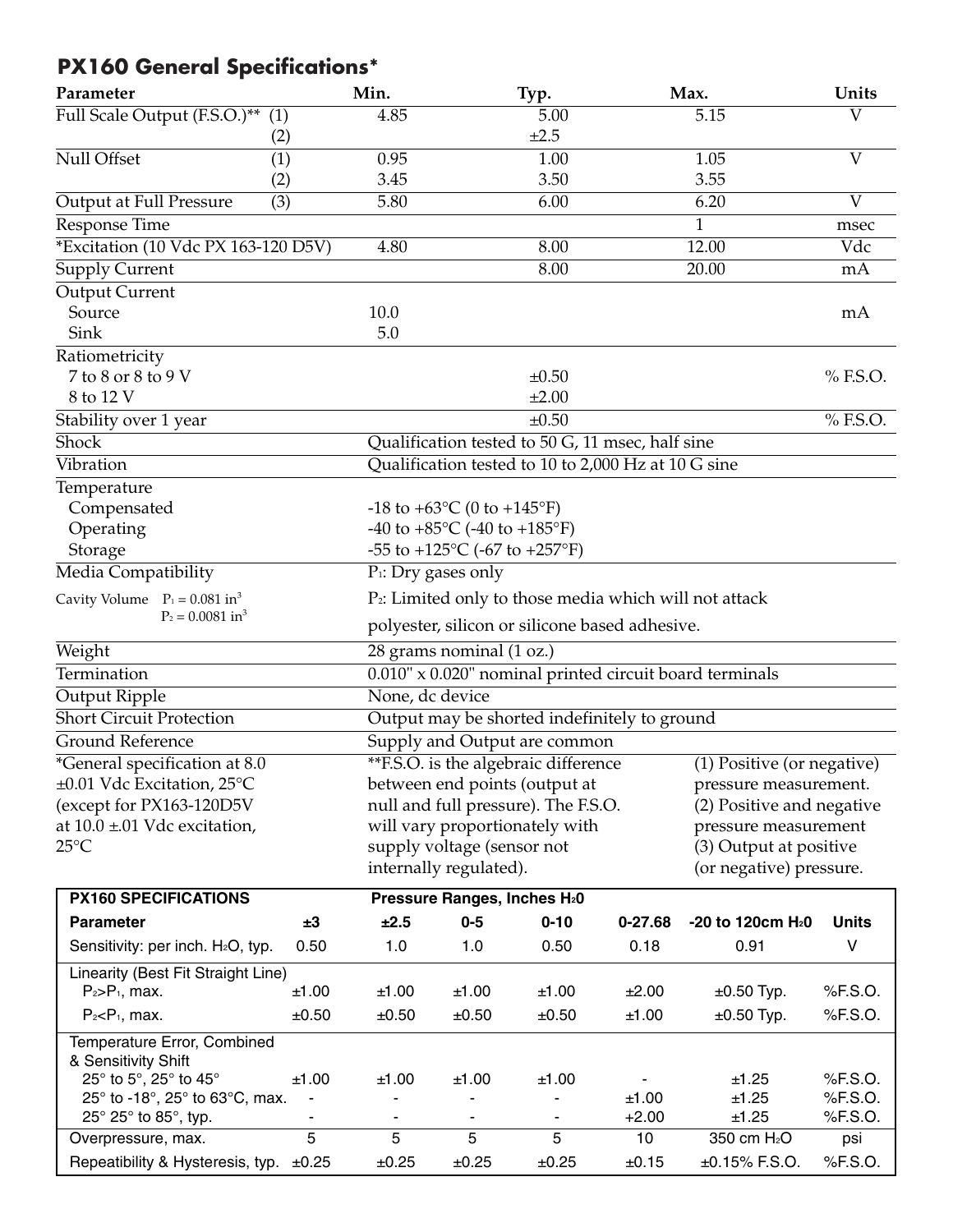#### **Differential and Gage Types**

**Gage** and **differential** devices measure one pressure with respect to another. In differential devices, measurands are applied to both ports. In gage devices,  $P_1$  is vented to atmospheric pressure and the measurand is applied to P 2 .



#### **Temperature Error**

Temperature error is calculated with respect to 25°C and expresses the deviation that could occur as temperature is raised or lowered to limits indicated.

**Typical** (as used herein): the error is within  $\pm 1$  standard deviation ( $\pm d$ ) of the nominal specified value, as computed from the total population.





# Differential, Gage (+) F.S.O. DEST LINEARY **NULI** P (DIFFERENTIAL, GAGE)

#### **ELECTRICAL BLOCK DIAGRAM**



#### **WARNING**

Damage may result from reversal of supply and ground connections.



#### **OUTLINE DIMENSIONS PX160**